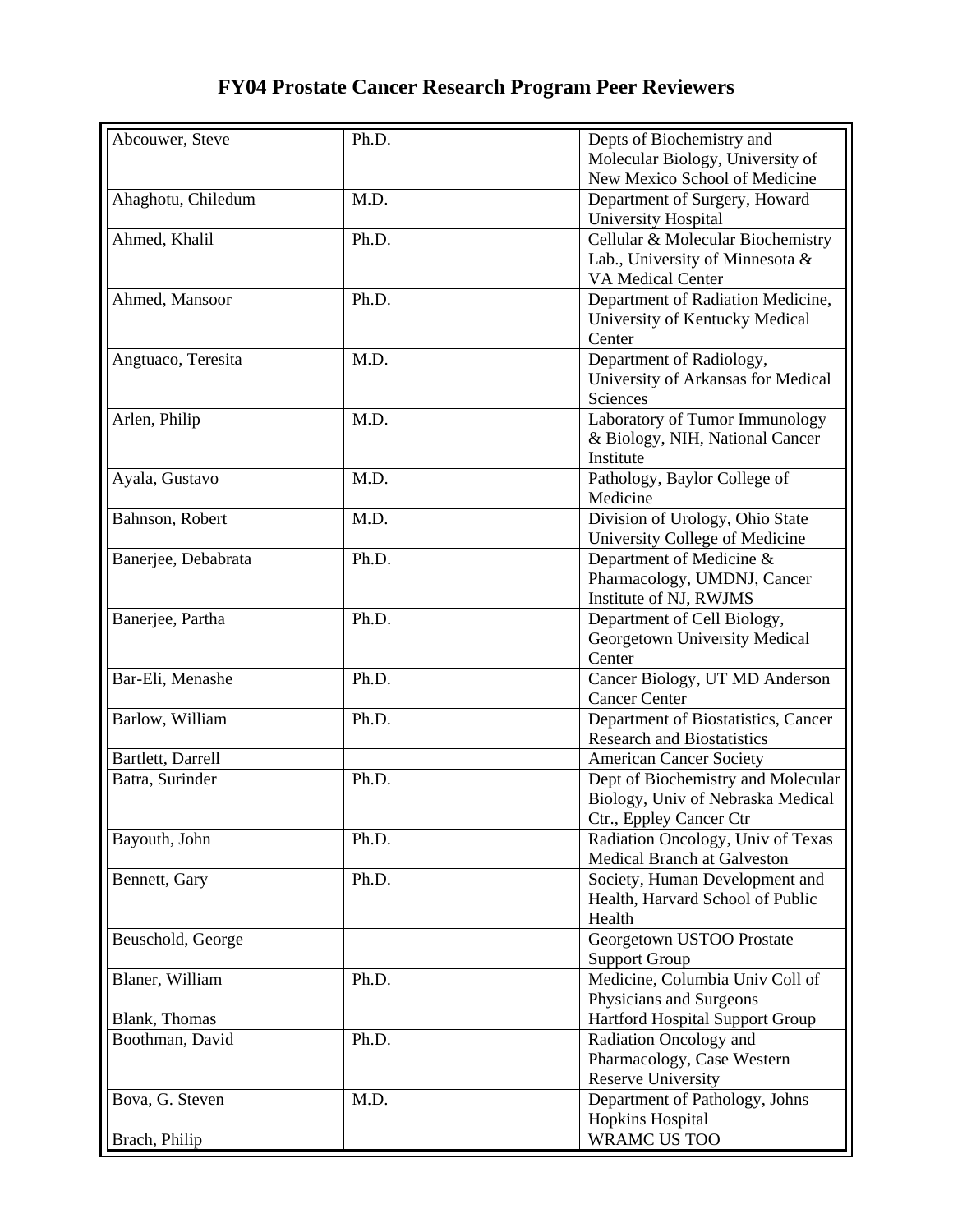| Braunhut, Susan     | Ph.D.       | Department of Biology, University<br>of Massachusetts, Lowell                                |
|---------------------|-------------|----------------------------------------------------------------------------------------------|
| Bridges, Kenneth    | M.D.        | Division of Hematology, Harvard<br><b>Medical School</b>                                     |
| Briehl, Margaret    | Ph.D.       | Department of Pathology,<br>University of Arizona                                            |
| Bright, Robert      | Ph.D.       | Dept of Microbiology and<br>Immunology, Texas Tech Univ<br><b>Health Sciences Center</b>     |
| Buatti, John        | M.D.        | Department of Radiation Oncology,<br>University of Iowa Hospital and<br>Clinics              |
| Bubley, Glenn       | M.D.        | Department of Genitourinary<br>Oncology, Harvard Institute of<br>Medicine                    |
| Buettner, Garry     | Ph.D.       | Free Radical and Radiation Biology,<br>The University of Iowa                                |
| Bushman, Wade       | M.D., Ph.D. | Department of Urology,<br>Northwestern University School of<br>Medicine                      |
| Butterfield, Lisa   | Ph.D.       | Medicine and Surgery, University of<br>Pittsburgh                                            |
| Buttyan, Ralph      | Ph.D.       | Department of Urology, Columbia<br>University                                                |
| Cairns, Paul        | Ph.D.       | Fox Chase Cancer Center                                                                      |
| Campbell, Colin     |             | US TOO! International                                                                        |
| Caputi, Anthony     |             | American Foundation for Urologic<br>Disease                                                  |
| Cerhan, James       | M.D., Ph.D. | Health Sciences Research, Mayo<br>Clinic College of Medicine                                 |
| Chai, Karl          | Ph.D.       | Depts of Molecular Biology &<br>Microbiology, University of Central<br>Florida               |
| Chatterjee, Bandana | Ph.D.       | Molecular Medicine, UT Health<br>Science Center at San Antonio                               |
| Chatterton, Robert  | Ph.D.       | Department of Obstetrics and<br>Gynecology, Northwestern<br><b>University Medical School</b> |
| Chavez, Noel        | Ph.D.       | School of Public Health, University<br>of Illinois, Chicago                                  |
| Chen, Ching-Shih    | Ph.D.       | Division of Medicinal Chemistry,<br>Ohio State University                                    |
| Chen, Xinbin        | Ph.D.       | Department of Cell Biology,<br>University of Alabama, Birmingham                             |
| Chen, Yong          | Ph.D.       | Department of Cancer Biology,<br>Wake Forest University                                      |
| Chin, Y. Eugene     | M.D., Ph.D. | Depts of Pathology and Laboratory<br>Medicine, Brown University School<br>of Medicine        |
| Chrysogelos, Susan  | Ph.D.       | Department of Medicine, University<br>of Michigan                                            |
| Cidlowski, John     | Ph.D.       | Laboratory of Signal Transduction,<br>NIEHS, NIH                                             |
| Clark, Barbara      | Ph.D.       | Biochemistry & Molecular Biology<br>, University of Louisville                               |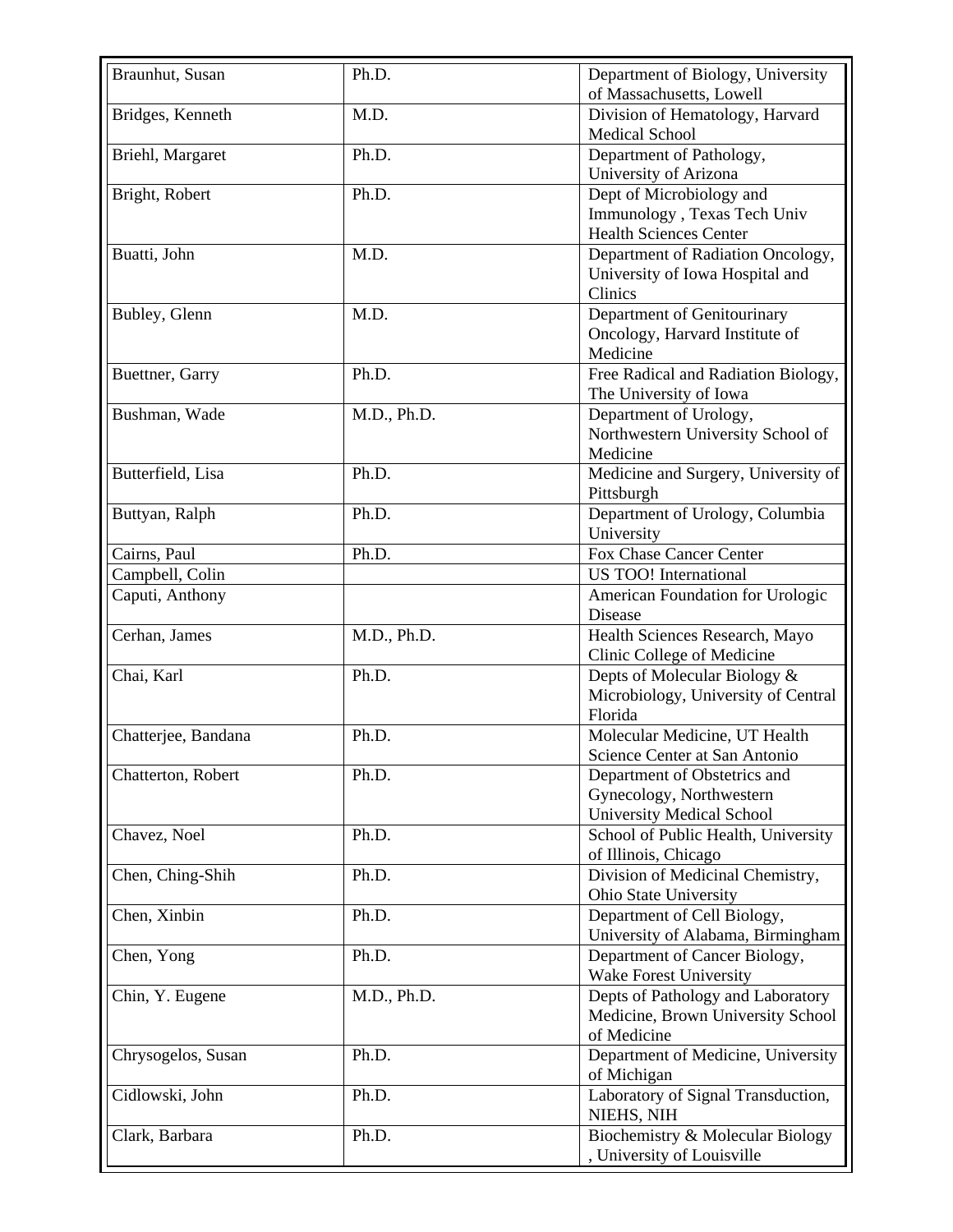| Cole, Jack           | Ph.D.         | Scientific Review Administrator                                                                |
|----------------------|---------------|------------------------------------------------------------------------------------------------|
| Collinge, William    | Ph.D.         | Collinge & Associates                                                                          |
| Conti, Claudio       | D.V.M., Ph.D. | Department of Carcinogenesis, UT<br>M.D. Anderson Cancer Center                                |
| Cooper, Carlton      | Ph.D.         | Department of Biological Sciences,<br>University of Delaware                                   |
| Corey, Eva           | Ph.D.         | Department of Urology, University<br>of Washington                                             |
| Cramer, Scott        | Ph.D.         | Department of Cancer Biology,<br>Wake Forest School of Medicine                                |
| Cryderman, Dale      |               | <b>American Cancer Society</b>                                                                 |
| Cryns, Vincent       | M.D.          | Division of Endocrinology,<br>Northwestern Univ., Feinberg Sch<br>of Medicine                  |
| Dahiya, Rajvir       | Ph.D.         | Department of Urology, Univ of<br>California, San Francisco/VAMC                               |
| Dai, Wei             | Ph.D.         | Department of Medicine, New York<br>Medical College, Div. Mol<br>Carcinogenesis                |
| Dainiak, Nicholas    | M.D.          | Department of Medicine, Bridgeport<br>Hospital                                                 |
| DArpa, Peter         | Ph.D.         | Department of Biochemistry,<br>Uniformed Services University of<br>the Health Sciences         |
| Davis, Nancy         | M.D.          | Medical College of Wisconsin                                                                   |
| Day, Mark            | Ph.D.         | Department of Urology, University<br>of Michigan                                               |
| De Carli, Harold     |               | <b>First State Prostate Cancer Support</b><br>Group                                            |
| DeJong, Kees         |               | Prostate Cancer Networking Group<br>of Greater Cincinnati                                      |
| Denmeade, Samuel     | M.D.          | Oncology, Johns Hopkins School of<br>Medicine                                                  |
| Dhir, Rajiv          | M.D.          | Pathology, University of Pittsburgh                                                            |
| Diana, John          | Ph.D.         | Scientific Review Administrator                                                                |
| DiRenzo, James       | Ph.D.         | Department of Pharmacology,<br>Dartmouth Medical School                                        |
| Dong, Jin-Tang       | Ph.D.         | Emory University, Winship Cancer<br>Institute                                                  |
| Douglas, Joanne      | Ph.D.         | Gene Therapy Center, University of<br>Alabama, Birmingham                                      |
| Doxsey, Stephen      | Ph.D.         | Department of Molecular Medicine,<br>Univ of Massachusetts Medical Ctr                         |
| Eaton, John          | Ph.D.         | J. G. Brown Cancer Center,<br>University of Louisville                                         |
| Ebbinghaus, Scot     | M.D.          | Arizona Cancer Center, University<br>of Arizona                                                |
| Edwards, Christopher | Ph.D.         | Pain and Palliative Care Center,<br>Duke University Medical Center                             |
| El-Ashry, Dorraya    | Ph.D.         | Internal Medicine, Division of<br>Hematology/Oncology, University<br>of Michigan Health System |
| Erhardt, Paul        | Ph.D.         | College of Pharmacy, University of<br>Toledo                                                   |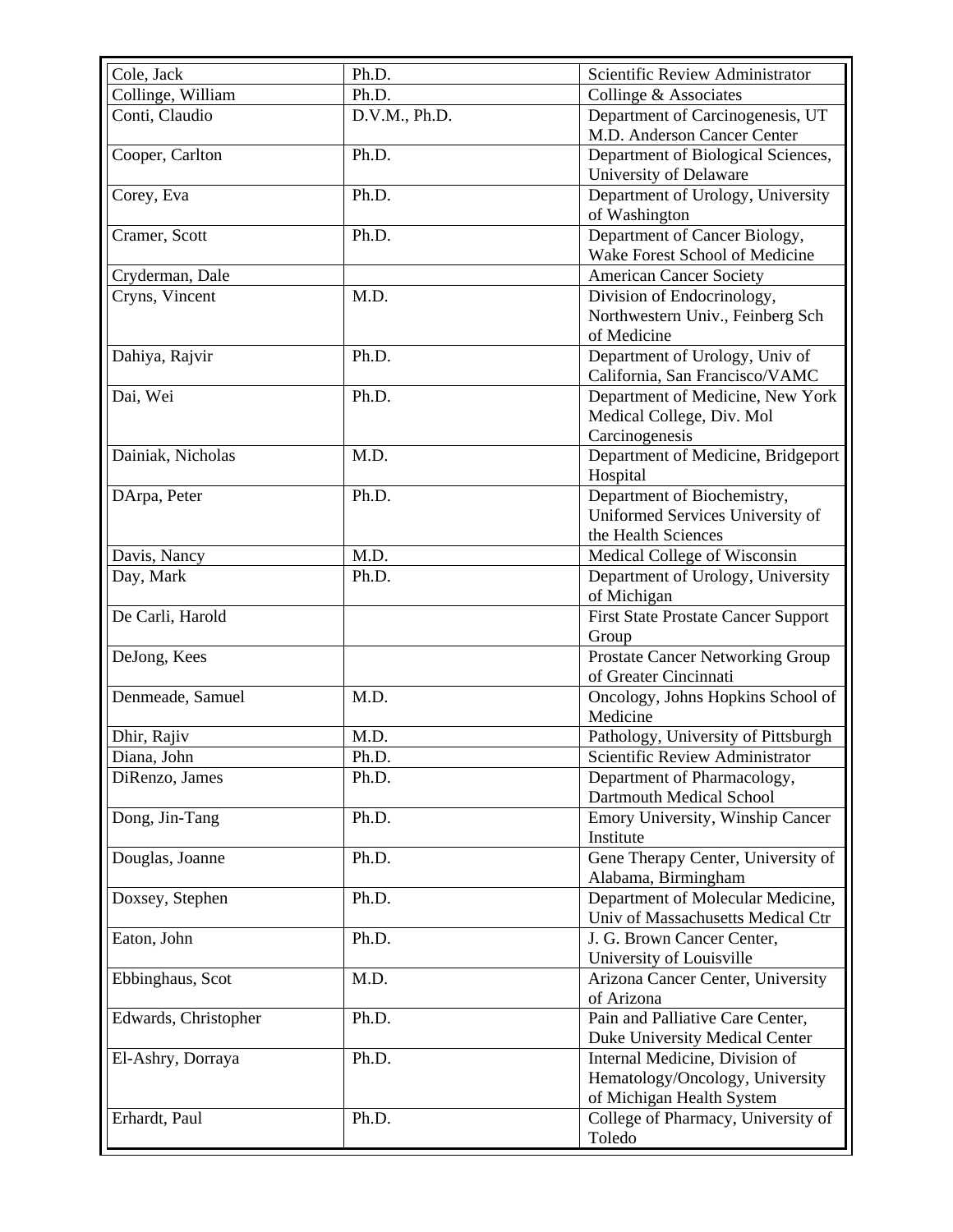| Evans, Lemuel             | Ph.D.       | Scientific Review Administrator      |
|---------------------------|-------------|--------------------------------------|
| Fidoten, Robert           |             | US TOO Univ of Pittsburgh Cancer     |
|                           |             | Institute                            |
| Foster, Barbara           | Ph.D.       | Pharmacology & Therapeutics,         |
|                           |             | <b>Roswell Park Cancer Institute</b> |
| Foster, Ken               |             | <b>US TOO Los Robles Regional</b>    |
|                           |             | <b>Medical Center</b>                |
| Fraizer, Gail             | Ph.D.       | Department of Biological Sciences,   |
|                           |             | Kent State University                |
| Frankel, Carl             |             | US TOO!                              |
| Franklin, Renty           | Ph.D.       | Dept. of Craniofacial Biological     |
|                           |             | Sciences, University of Maryland     |
|                           |             | Dental School                        |
| Gabrilovich, Dmitry       | M.D., Ph.D. | H. Lee Moffitt Cancer Center,        |
|                           |             | University of South Florida          |
| Ganapathi, Ram            | Ph.D.       | Cancer Center, Cleveland Clinic      |
|                           |             | Foundation                           |
| Gattoni-Celli, Sebastiano | M.D.        | Dept. of Radiation Oncology &        |
|                           |             | Microbio/Immun, Medical              |
|                           |             | University of South Carolina         |
| Gelman, Irwin             | Ph.D.       | Cancer Biology, Roswell Park         |
|                           |             | Cancer Institute                     |
| Gewirtz, David            | Ph.D.       | Department of Medicine, Virginia     |
|                           |             | Commonwealth Univ, MCV               |
|                           |             | Campus                               |
| Ghoda, Lucy               | Ph.D.       | Webb-Waring Institute for Cancer     |
|                           |             | Aging and Ant, Univ of Colorado      |
|                           |             | <b>Health Science Center</b>         |
| Gius, David               | M.D., Ph.D. | Molecular Radiation Oncology, NIH    |
|                           |             | <b>Center for Cancer Research</b>    |
| Goins, William            | Ph.D.       | Department of Molecular Genetics     |
|                           |             | & Biochemistry, University of        |
|                           |             | Pittsburgh School of Medicine        |
| Goluboff, Erik            | M.D.        | Columbia-Presbyterian Medical        |
|                           |             | Center                               |
| Goodman, Alan             | Ph.D.       | Scientific Review Administrator      |
| Graham, Charles           | Ph.D.       | Dept. of Anatomy and Cell Biology,   |
|                           |             | Queen's University                   |
| Gregor, Polly             | Ph.D.       | Department of Medicine, Memorial     |
|                           |             | Sloan-Kettering Cancer Center        |
|                           |             |                                      |
| Griffith, Jeffrey         | Ph.D.       | Dept of Biochemistry and Molecular   |
|                           |             | Biology, Univ of New Mexico          |
|                           |             | School of Medicine                   |
| Grimley, Philip           | M.D.        | Department of Pathology,             |
|                           |             | Uniformed Services University of     |
|                           |             | the Health Sciences                  |
| Groelle, Eugene           |             | <b>PCA101</b>                        |
| Gross, Alexander          |             | <b>American Cancer Society</b>       |
| Gulati, Jag               | Ph.D.       | Scientific Review Administrator      |
| Gumerlock, Paul           | Ph.D.       | Departments of Hematology &          |
|                           |             | Oncology, University of California   |
|                           |             | Davis Cancer Center                  |
| Gupta, Rishab             | Ph.D.       | Department of Immounodiagnosis,      |
|                           |             | John Wayne Cancer Institute          |
| Hahn, Stephen             | M.D.        | Department of Radiation Oncology,    |
|                           |             |                                      |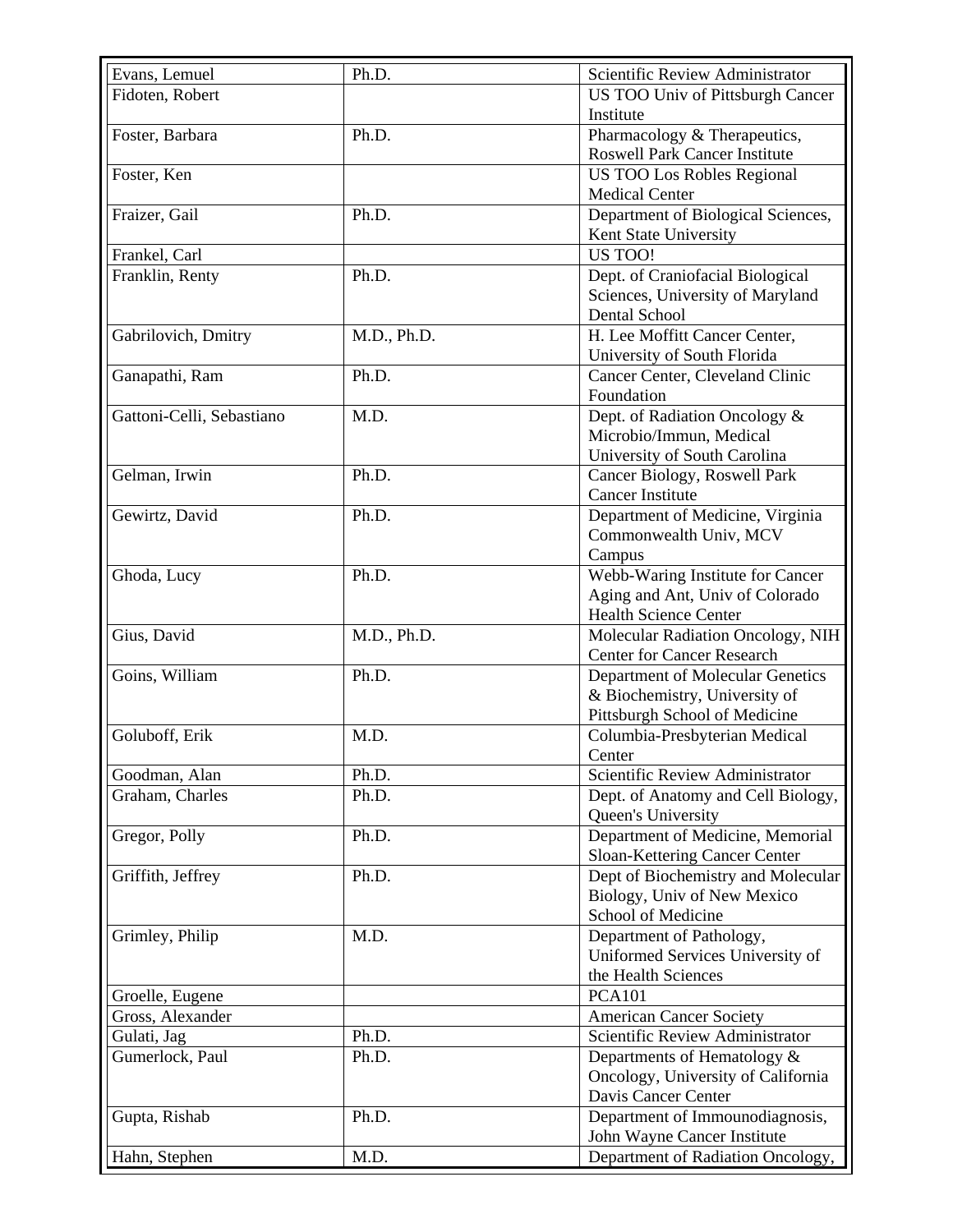|                    |                  | University of Pennsylvania                              |
|--------------------|------------------|---------------------------------------------------------|
| Hahn, William      | M.D., Ph.D.      | Medical Oncology, Dana-Farber                           |
|                    |                  | <b>Cancer Institute</b>                                 |
| Hallgeir, Rui      | M.D., Ph.D.      | Department of Oncology,                                 |
|                    |                  | Georgetown University, Lombardi                         |
|                    |                  | <b>Cancer Center</b>                                    |
| Hann, Stephen      | Ph.D.            | Department of Cell &                                    |
|                    |                  | Developmental Biology, Vanderbilt                       |
|                    |                  | University School of Medicine                           |
| Haut, Michael      | M.D.             | Medicine - Oncology/Hematology,                         |
|                    |                  | Pennsylvania Hospital                                   |
| Hayward, Simon     | Ph.D.            | Department of Urologic Surgery,                         |
|                    |                  | Vanderbilt University School of                         |
|                    |                  | Medicine                                                |
| Hedlund, Dalva     |                  | <b>American Cancer Society</b>                          |
| Helman, Sandy      | Ph.D.            | Scientific Review Administrator                         |
| Hemstreet, George  | III, M.D., Ph.D. | Section of Urologic Surgery,                            |
|                    |                  | Department of Surgery, University                       |
|                    |                  | of Nebraska Medical Center                              |
| Henning, Susanne   | Ph.D.            | Center for Human Nutrition, UCLA                        |
| Heston, Warren     | Ph.D.            | Department of Cancer Biology ND-                        |
|                    |                  | 50, CCF Lerner Research Institute                       |
| Hickey, Robert     | Ph.D.            | Department of Medicine, Indiana                         |
|                    |                  |                                                         |
| Holt, Shawn        | Ph.D.            | University School of Medicine                           |
|                    |                  | Dept of Pathology and Human                             |
|                    |                  | Genetics, Virginia Commonwealth<br>Univ Sch of Medicine |
|                    |                  |                                                         |
| Howard, Steve      | Ph.D.            | Human Oncology, University of                           |
|                    |                  | Wisconsin-Madison                                       |
| Hsieh, Jer-Tsong   | Ph.D.            | Department of Urology, University                       |
|                    |                  | of Texas Southwestern Medical<br>Center at Dallas       |
|                    | Ph.D.            |                                                         |
| Hu, Guo-Fu         |                  | Pathology, Harvard Medical School                       |
| Hu, Mickey         | Ph.D.            | Department of Molecular and                             |
|                    |                  | Cellular Oncology, UT MD                                |
|                    |                  | <b>Anderson Cancer Center</b>                           |
| Huda, Amir         | Ph.D.            | Department of Physics, California                       |
|                    |                  | State University, Fresno                                |
| Ittmann, Michael   | M.D., Ph.D.      | Department of Research Service,                         |
|                    |                  | <b>Houston VAMC</b>                                     |
| Jarrard, David     | M.D.             | Department of Surgery/Division of                       |
|                    |                  | Urology, University of Wisconsin                        |
| Jeng, Meei-Huey    | Ph.D.            | Department of Medicine,                                 |
|                    |                  | Hematology/Oncology, Indiana                            |
|                    |                  | University                                              |
| Johnson, Michael   | Ph.D.            | Department of Oncology,                                 |
|                    |                  | Georgetown University, Lombardi                         |
|                    |                  | <b>Cancer Center</b>                                    |
| Jones, David       |                  | US TOO! International                                   |
| Josephs, Milton    |                  | <b>US TOO PC Support Group</b>                          |
| Junker, Lawrence   |                  | US TOO! International                                   |
| Kan-Mitchell, June | Ph.D.            | Path/Microbiology and Imm,                              |
|                    |                  | Karmanos Cancer Institute                               |
| Kao, Chinghai      | Ph.D.            | Department of Urology, Indiana                          |
|                    |                  | University                                              |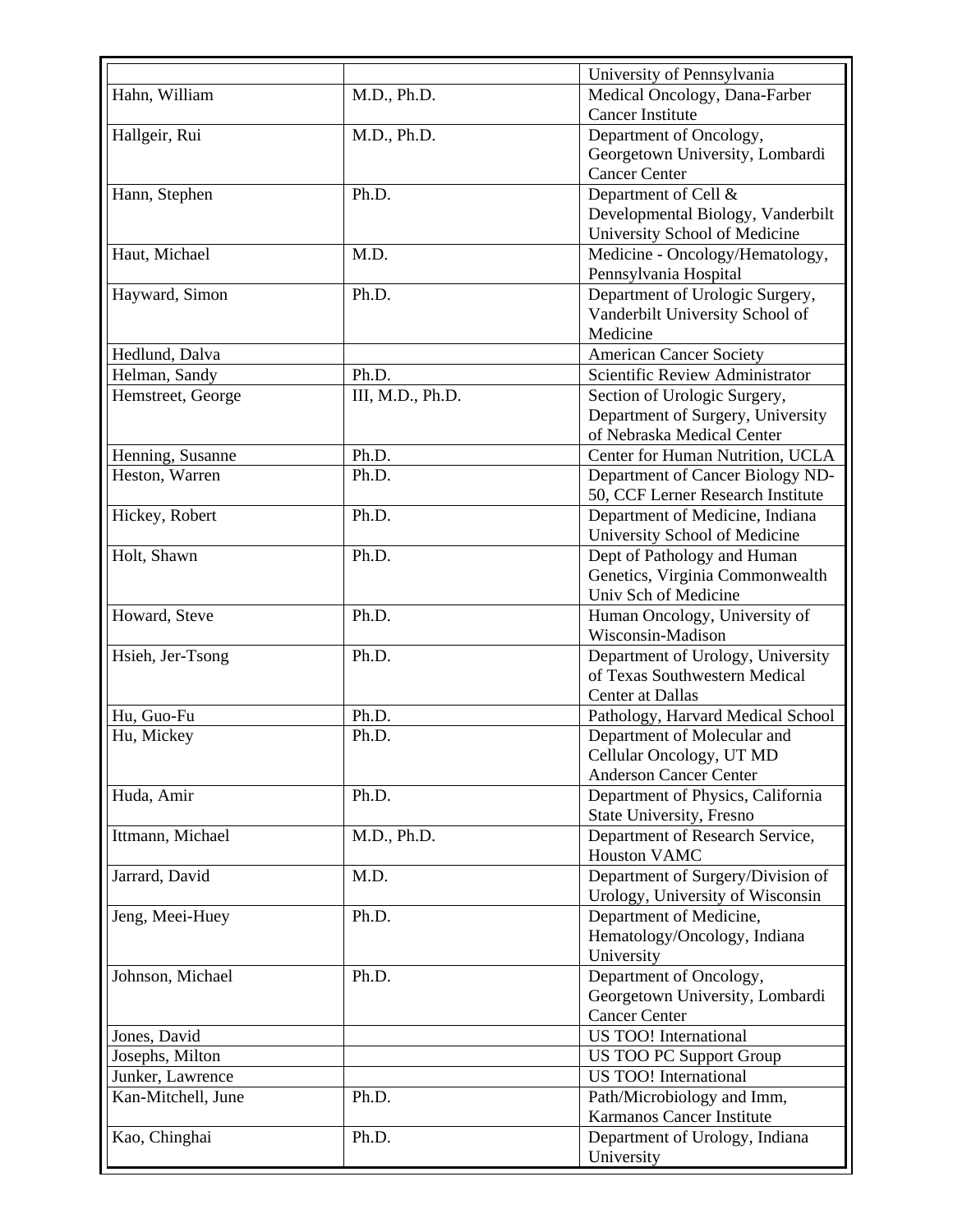| Kaplan, Joel       |                    | <b>American Cancer Society</b>             |
|--------------------|--------------------|--------------------------------------------|
| Kasper, Susan      | Ph.D.              | Department of Urologic Surgery,            |
|                    |                    | Vanderbilt University Medical              |
|                    |                    | Center                                     |
| Kazanietz, Marcelo | Ph.D.              | Center for Experimental                    |
|                    |                    | Therapeutics, Univ. of Pennsylvania        |
|                    |                    | Sch. of Medicine                           |
| Kazmi, Salman      | M.D.               | Urology, George Washington                 |
|                    |                    | <b>Medical Center</b>                      |
| Keller, Evan       | D.V.M., Ph.D.      | Department of Pathology,                   |
|                    |                    | University of Michigan                     |
| Keller, Jonathan   | Ph.D.              | Basic Research Program, SAIC-Inc,          |
|                    |                    | <b>National Cancer Institute-Frederick</b> |
| Keri, Ruth         | Ph.D.              | Department of Pharmacology, Case           |
|                    |                    | Western Reserve University                 |
| Kern, Francis      | Ph.D.              | Oncology, Lexicon Genetics, Inc.           |
| Khan, Mohamed      | M.D., Ph.D.        | Radiation Oncology, University of          |
|                    |                    | Michigan                                   |
| Kilbridge, Kerry   | M.D.               | Health Evaluation Sciences,                |
|                    |                    | University of Virginia                     |
| Kim, Hyeong-Reh    | Ph.D.              | Department of Pathology, Wayne             |
|                    |                    | <b>State University</b>                    |
| Kinch, Michael     | Ph.D.              | Department of Cell Biology,                |
|                    |                    | MedImmune Inc.                             |
| Kirlin, Ward       | Ph.D.              | Pharmacology/Toxicology,                   |
|                    |                    | Morehouse School of Medicine               |
| Kiseda, James      |                    | <b>American Cancer Society</b>             |
| Knudsen, Beatrice  | M.D., Ph.D.        | <b>Public Health Sciences/Cancer</b>       |
|                    |                    | Biology, Fred Hutchinson Cancer            |
|                    |                    | <b>Resaerch Center</b>                     |
| Kohlmeier, Hermann | M.D., Ph.D., D.Sc. | Department of Nutrition, University        |
|                    |                    | of North Carolina-Chapel Hill              |
| Kumar, M. Vijay    | Ph.D.              | Section of Urology, Medical                |
|                    |                    | College of Georgia                         |
| Kung, Hsing-Jien   | Ph.D.              | Basic Science, University of               |
|                    |                    | California-Davis Cancer Center             |
| Kurt, Robert       | Ph.D.              | Department of Biology, Lafayette           |
|                    |                    | College                                    |
| Kwak-Kim, Joanne   | M.D.               | Obstetrics and Gynecology,                 |
|                    |                    | Rosalind Franklin University of            |
|                    |                    | Medicine and Science                       |
| Kyprianou, Natasha | Ph.D.              | Surgery/Urology, University of             |
|                    |                    | Kentucky College of Medicine               |
| Lafrado, Louis     | Ph.D.              | L&D Associates Consulting Group            |
| Lamb, Dolores      | Ph.D.              | Department of Urology/Cell                 |
|                    |                    | Biology, Baylor College of                 |
|                    |                    | Medicine                                   |
| Lamm, Marilyn      | Ph.D.              | Pediatrics, Northwestern University        |
|                    |                    | Feinberg School of Medicine                |
| Lamph, William     | Ph.D.              | Molecular Oncology, Ligand                 |
|                    |                    | Pharmaceuticals Incorporated               |
| Lange, Carol       | Ph.D.              | Department of Medicine, University         |
|                    |                    | of Minnesota Cancer Center                 |
| Larner, James      | M.D.               | Radiation Oncolgy/Internal                 |
|                    |                    | Medicine, University of Virginia           |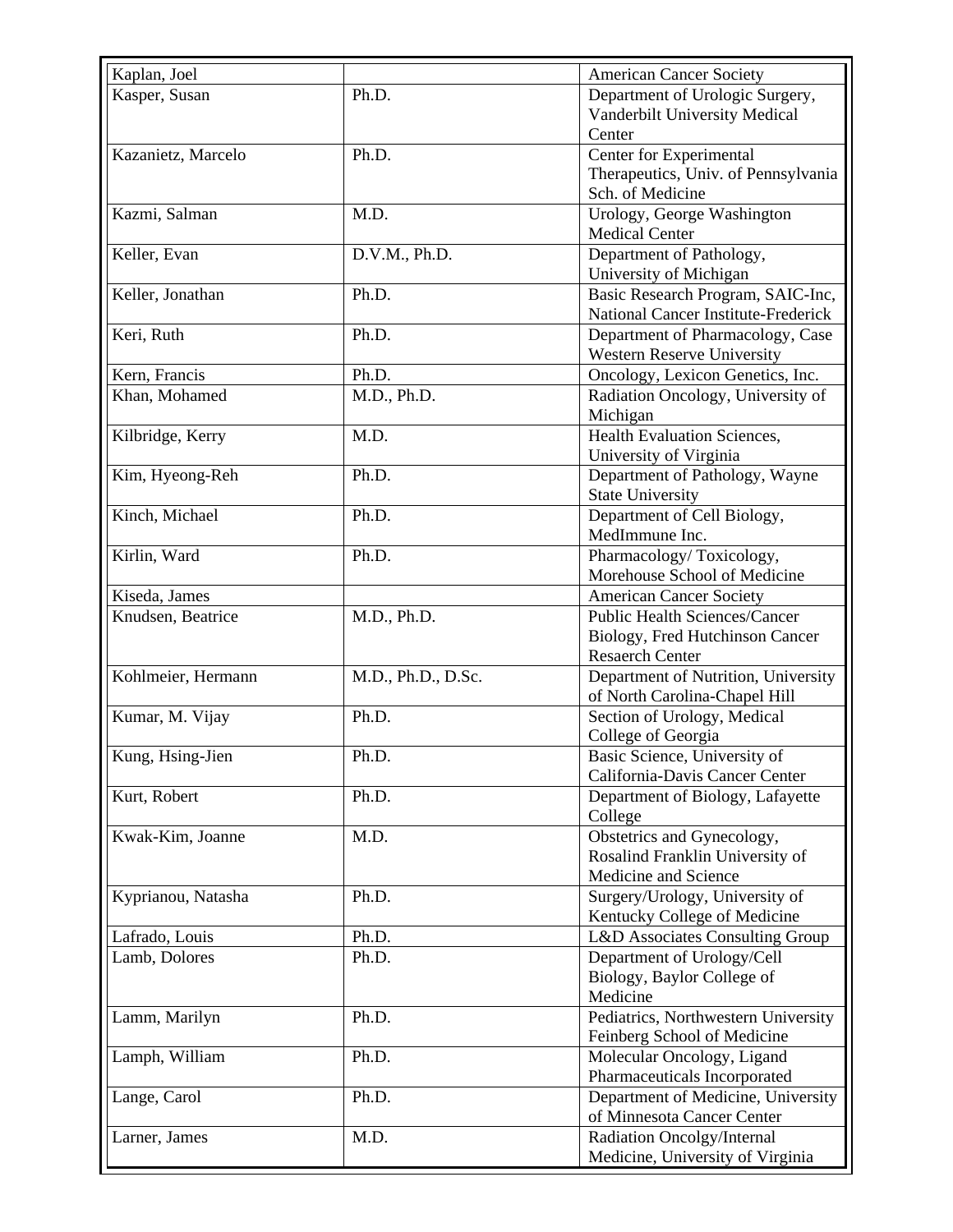| Leach, Fredrick        | M.D., Ph.D.        | Scott Department of Urology,<br><b>Baylor College of Medicine</b>                                               |
|------------------------|--------------------|-----------------------------------------------------------------------------------------------------------------|
| Leach, Robin           | Ph.D.              | Cellular and Structural Biology,<br>University of Texas Health Science<br>Center                                |
| Lee, Chung             | Ph.D.              | Department of Urology,<br>Northwestern University Medical<br>School                                             |
| Lee, Eva               | Ph.D.              | Sch of Industrial and Systems<br>Engineering, Georgia Institute of<br>Technology                                |
| Lee, Sam               | Ph.D.              | Department of Medicine, Harvard<br><b>Institutes of Medicine/Beth Israel</b><br><b>Deaconess Medical Center</b> |
| Lelievre, Sophie       | Ph.D., D.V.M.      | <b>Basic Medical Sciences, Purdue</b><br>University                                                             |
| Levine, Alice          | M.D.               | Division of Endocrinology-Box<br>1055, Mount Sinai School of<br>Medicine                                        |
| Lewis, Lionel          | M.D.               | Dept. of Medicine, Dartmouth<br>College                                                                         |
| Li, Zuofeng            | D.Sc.              | Radiation Oncology, Washington<br>University School of Medicine                                                 |
| Lillard, James         | Jr., Ph.D., M.B.A. | Departmnet of Microbiology and<br>Immunology, Morehouse School of<br>Medicine                                   |
| Lin, Young             | D.V.M., Ph.D.      | Department of Veterinary<br>Biosciences, Ohio State University                                                  |
| Lingrel, Jerry         | Ph.D.              | Department of Molecular Genetics,<br>University of Cincinnati College of<br>Medicine                            |
| Lipkus, Isaac          | Ph.D.              | Department of Cancer Center, Duke<br><b>University Medical Center</b>                                           |
| Locker, Joseph         | M.D., Ph.D.        | Department of Pathology, Albert<br>Einstein College of Medicine                                                 |
| Lockwood, John         |                    | US TOO! of Oconee                                                                                               |
| Lokeshwar, Balakrishna | Ph.D.              | Department of Urology/Cell Matrix<br>Biology Lab, University of Miami<br>School of Medicine                     |
| Lokeshwar, Vinata      | Ph.D.              | Department of Urology, University<br>of Miami School of Medicine                                                |
| Lopaczynski, Włodek    | M.D., Ph.D.        | Department of Immunology, BBI<br><b>Biotech Research Laboratories</b>                                           |
| Lorenzi, Matthew       | Ph.D.              | Oncology Drug Discovery, Bristol-<br><b>Myers Squibb</b>                                                        |
| Lu, Michael            | Ph.D.              | Urology Research, Brigham and<br>Women's Hospital                                                               |
| Lubaroff, David        | Ph.D.              | Urology, University of Iowa                                                                                     |
| Lum, Clark             | Ph.D.              | Scientific Review Administrator                                                                                 |
| Madalengoitia, Jose    | Ph.D.              | Department of Chemistry,<br>University of Vermont                                                               |
| Mandelson, Margaret    | Ph.D., M.P.H.      | Center for Health Studies, Group<br>Health Cooperative of Puget Sound                                           |
| Manfredi, James        | Ph.D.              | Ruttenberg Cancer Center, Mount<br>Sinai School of Medicine                                                     |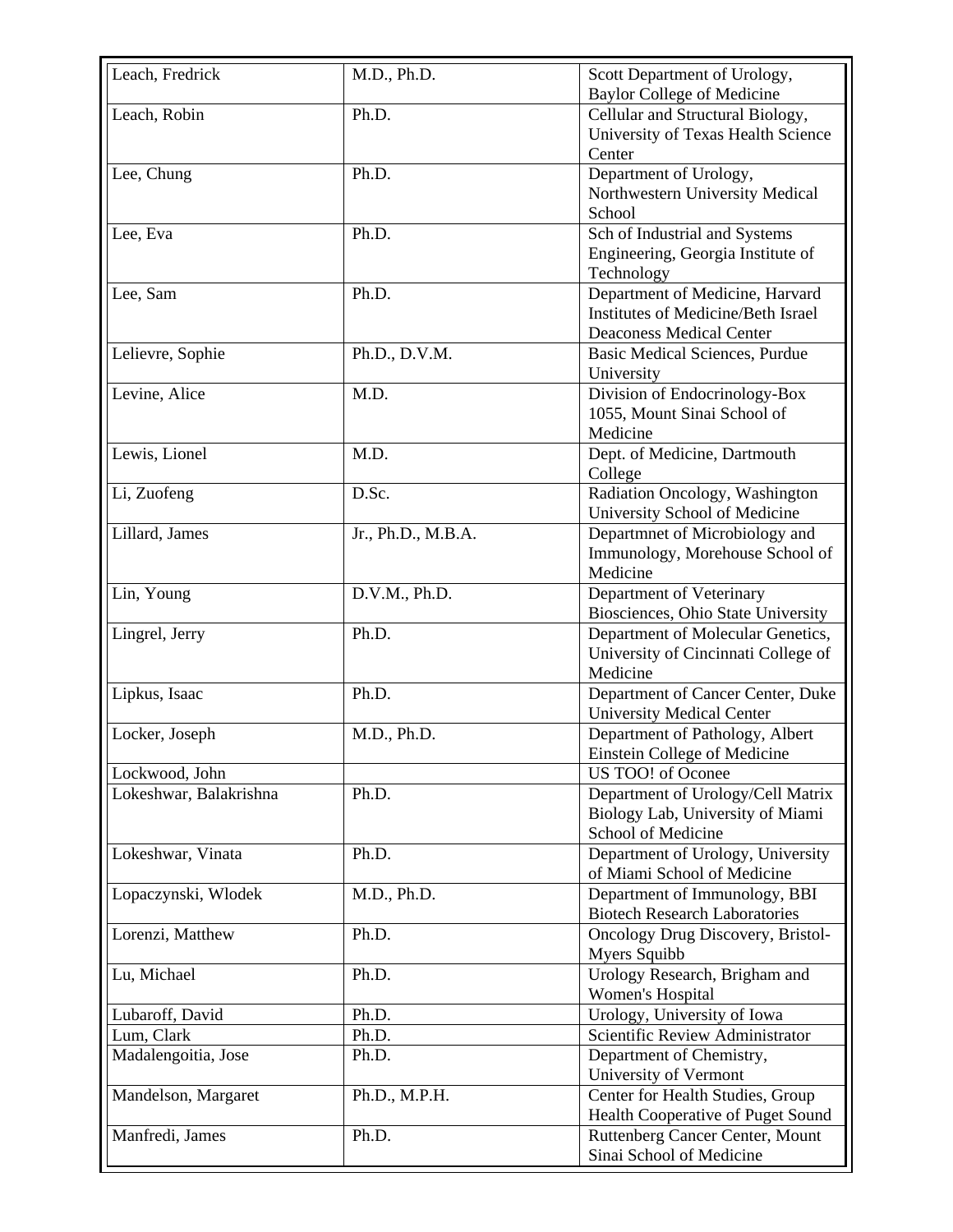| Mannarino, Maria    | M.D.          | Scientific Review Administrator      |
|---------------------|---------------|--------------------------------------|
| Mantulin, William   | Ph.D.         | Department of Physics, University    |
|                     |               | of Illinois at Urbana-Champaign      |
| Marcus, Aaron       | M.D.          | Department of                        |
|                     |               |                                      |
|                     |               | Medicine/Hematology/Oncology,        |
|                     |               | Weill Medical College-Cornell        |
|                     | Ph.D.         | University                           |
| Marengo, Susan Ruth |               | Department of Urology, Case          |
|                     |               | Western Reserve University           |
| Masters, Joseph     |               | US TOO! of Western New York          |
| McCarthy, James     | Ph.D.         | Department of Laboratory Medicine    |
|                     |               | and Pathology, University of         |
|                     |               | Minnesota                            |
| McConkey, David     | Ph.D.         | Cancer Biology, UT MD Anderson       |
|                     |               | <b>Cancer Center</b>                 |
| McDonnell, Timothy  | M.D., Ph.D.   | Department of Molecular Pathology,   |
|                     |               | UT M.D. Anderson Cancer Center       |
| McLeskey, Sandra    | Ph.D.         | School of Nursing, University of     |
|                     |               | <b>Maryland Baltimore</b>            |
| Mehta, Parmender    | Ph.D.         | <b>Biochemistry and Molecular</b>    |
|                     |               | Biology, University of Nebraska      |
|                     |               | <b>Medical Center</b>                |
| Mehta, Rajendra     | Ph.D.         | Carcinogenesis and                   |
|                     |               | Chemoprevention Division, IIT        |
|                     |               | Research                             |
| Melamed, Jonathan   | M.D.          | Department of Pathology, NYU         |
|                     |               | School of Medicine                   |
| Merkle, Carrie      | PhD, RN, FAAN | College of Nursing, University of    |
|                     |               | Arizona                              |
| Meruelo, Daniel     | Ph.D.         | Department of Pathology, New         |
|                     |               | York University Medical Center       |
| Miele, Lucio        | M.D., Ph.D.   | Biopharmaceutical Sciences,          |
|                     |               | University of Illinois at Chicago    |
| Mikkelsen, Ross     | Ph.D.         | Department of Radiation Oncology,    |
|                     |               | Virginia Commonwealth University     |
| Moadel, Renee       | M.D.          | Nuclear Medicine, Montefiore         |
|                     |               | Medical Center, Albert Einstein      |
|                     |               | College of Medicine                  |
| Mohler, James       | M.D.          | Department of Urologic Oncology,     |
|                     |               | <b>Roswell Park Cancer Institute</b> |
| Morris, Donald      | M.D., Ph.D.   | Department of Medicine/Oncology,     |
|                     |               | Tom Baker Cancer Ctr/Univ of         |
|                     |               | Calgary                              |
| Morris, Patricia    | Ph.D.         | Population Council, Rockefeller      |
|                     |               | University                           |
| Mukherji, Bijay     | M.D.          | Department of Medicine, University   |
|                     |               | of Connecticut                       |
| Mukhtar, Hasan      | Ph.D.         | Department of Dermatology,           |
|                     |               | University of Wisconsin, Med SC      |
|                     |               | Center                               |
| Mulhern, Sally      | Ph.D.         | Scientific Review Administrator      |
| Nalcioglu, Orhan    | Ph.D.         | <b>Center for Functional Onco-</b>   |
|                     |               | Imaging, University of California    |
| Narayan, Satya      | Ph.D.         | <b>UF Shands Cancer Center,</b>      |
|                     |               | University of Florida                |
|                     |               |                                      |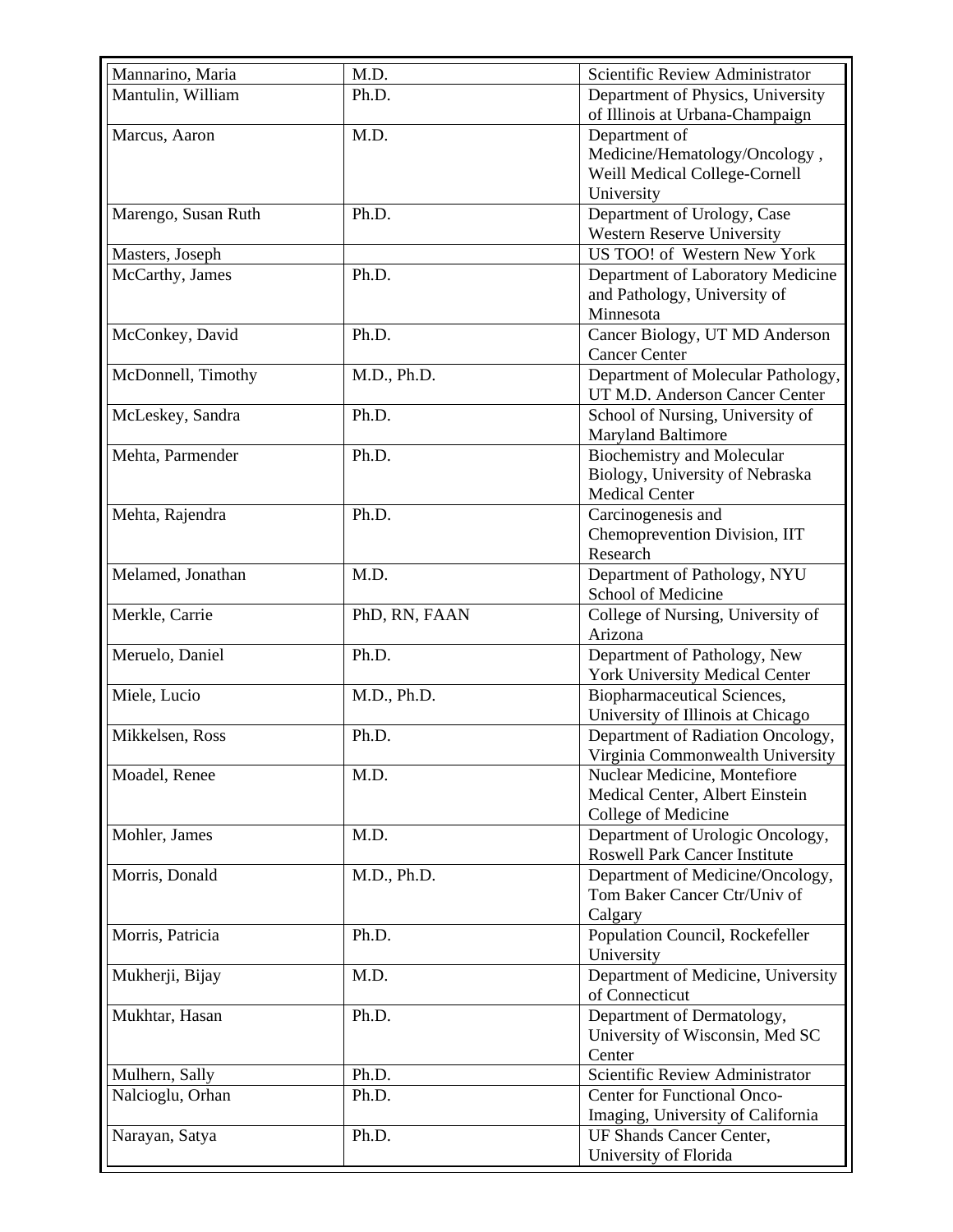| Navone, Nora          | M.D., Ph.D.     | Genitourinary Medical Oncology,        |
|-----------------------|-----------------|----------------------------------------|
|                       |                 |                                        |
|                       |                 | University of Texas M.D. Anderson      |
|                       |                 | <b>Cancer Center</b>                   |
| Neel, Robert          |                 | Prostate Cancer Support Association    |
|                       |                 | of NM                                  |
| Nelson, Colleen       | Ph.D.           | Department of Surgery, Univ of         |
|                       |                 | British Columbia, Jack Bell            |
|                       |                 | <b>Research Centre</b>                 |
| Nelson, Mark          | Ph.D.           | Department of Pathology,               |
|                       |                 |                                        |
|                       |                 | University of Arizona                  |
| Nelson, Peter         | M.D.            | Dept of Medicine, Div of Medical       |
|                       |                 | Oncology, Univ of Washington Sch       |
|                       |                 | of Medicine, FHCRC                     |
| Nishimura, Michael    | Ph.D.           | Department of Surgery, University      |
|                       |                 | of Chicago Medical Center              |
| Noguchi, Constance    | Ph.D.           | Laboratory of Chemical Biology,        |
|                       |                 | NIDDK/NIH                              |
| Nutter, John          | Ph.D.           | Scientific Review Administrator        |
|                       |                 |                                        |
| Oh, William           | M.D.            | Lank Center for Genitourinary          |
|                       |                 | Oncology, Dana Farber Cancer           |
|                       |                 | Institute                              |
| O'Hara, Dennis        |                 | Man to Man, American Cancer            |
|                       |                 | Society                                |
| Ojong-Ntui, Martin    | M.D.            | Radiology, George Washington           |
|                       |                 | University Hospital                    |
| Olsen, Phillip        |                 | US TOO! International                  |
| Olumi, Aria           | M.D.            | Division of Urologic Surgery,          |
|                       |                 | Harvard Medical School/Beth Israel     |
|                       |                 |                                        |
|                       |                 | Deaconess Med Ctr                      |
| Ornstein, David       | M.D.            | Department of Urology, University      |
|                       |                 | of California, Irvine                  |
| O'Rourke, Maureen     | Ph.D.           | Adult Health, University of North      |
|                       |                 | Carolina, Greensboro                   |
| Ove, Peter            | Ph.D.           | Scientific Review Administrator        |
| Palmer, Gordon        |                 | Wheeling Hospital and US TOO           |
|                       |                 | Internation                            |
| Pardo, Francisco      | M.D.            | Division of Radiation Oncology,        |
|                       |                 |                                        |
|                       |                 | University of California-San Diego     |
| Parker, Alexander     | Ph.D.           | Department of Cancer Center, Mayo      |
|                       |                 | Clinic                                 |
| Peehl, Donna          | Ph.D.           | Department of Urology, Stanford        |
|                       |                 | <b>University Medical Center</b>       |
| Perales, Miguel-Angel | M.D.            | <b>Bone Marrow Transplant Service,</b> |
|                       |                 | Memorial Sloan Kettering Cancer        |
|                       |                 | Center                                 |
| Perez-Stable, Carlos  | Ph.D.           | Miami V.A. Medical Center              |
| Peschel, Richard      |                 |                                        |
|                       | M.D., Ph.D.     | Department of Therapeutic              |
|                       |                 | Radiology, Yale University School      |
|                       |                 | of Medicine                            |
| Pins, Michael         | M.D.            | Northwestern University                |
| Pizzorno, Giuseppe    | Ph.D., Pharm.D. | Medical Oncology, Yale University      |
|                       |                 | School of Medicine                     |
| Porter, Paul          |                 | <b>US TOO</b>                          |
| Quinn, John           |                 | <b>Beverly Hospital</b>                |
| Quinn, Thomas         | Ph.D.           | Biochemistry, University of            |
|                       |                 |                                        |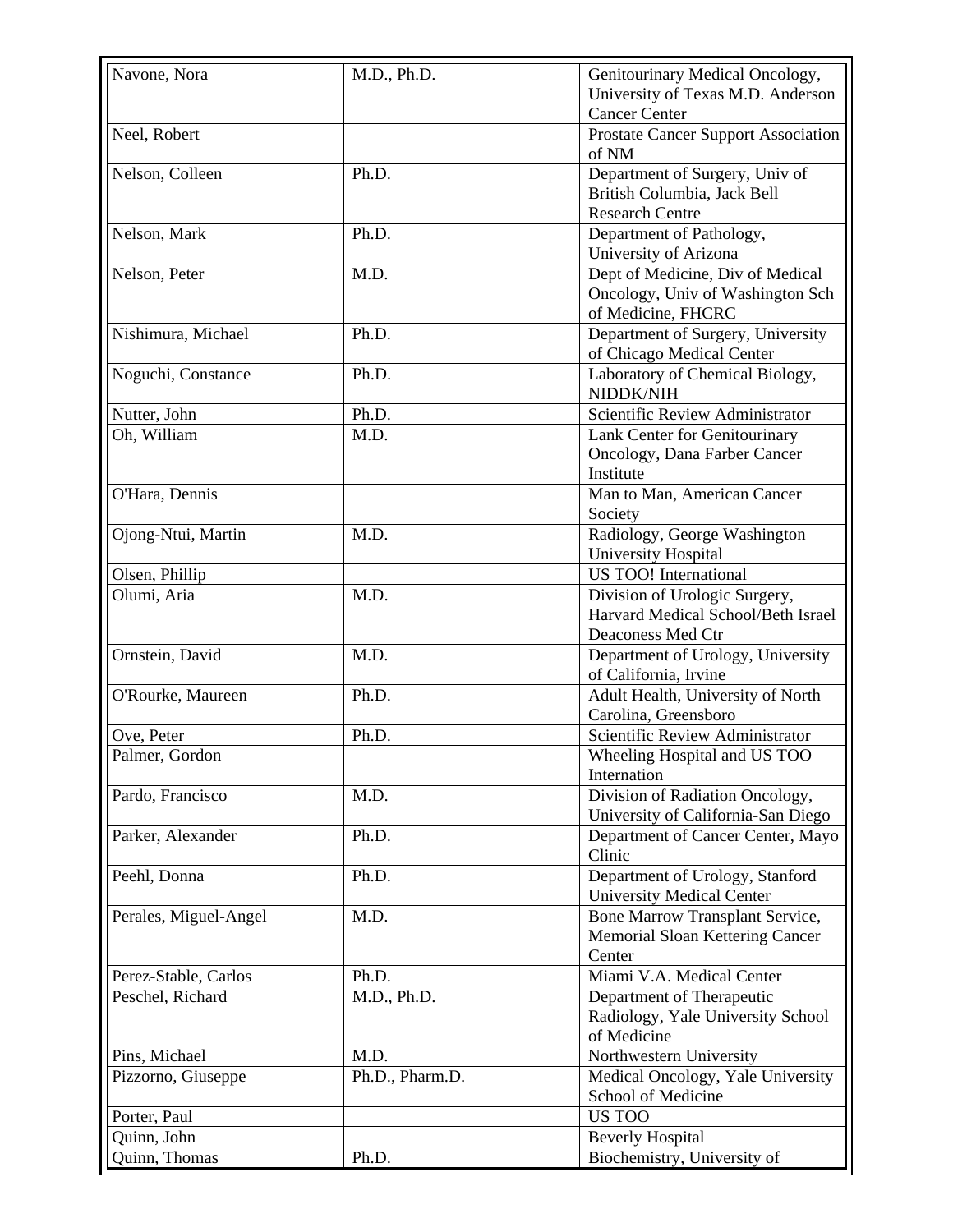|                          |              | Missouri                                                     |
|--------------------------|--------------|--------------------------------------------------------------|
| Rangnekar, Vivek         | Ph.D.        | Department of Radiation Medicine,                            |
|                          |              | University of Kentucky                                       |
| Rayford, Walter          | M.D., Ph.D.  | Department of Urology, Louisiana                             |
|                          |              | <b>State University-New Orleans</b>                          |
| Reiter, Robert           | M.D.         | Department of Urology, UCLA                                  |
|                          |              | School of Medicine                                           |
| Richardson, Robert       |              | Sun Health Research Institute                                |
| Riese, David             | Ph.D.        | Department of Medicinal Chemistry                            |
|                          |              | and Molecular Pharmacology,                                  |
|                          |              | Purdue University                                            |
| Rinker-Schaeffer, Carrie | Ph.D.        | Department of Surgery/Urology,                               |
|                          |              | University of Chicago                                        |
| Roberts, Charles         | Jr., Ph.D.   | Department of Pediatrics, Oregon                             |
|                          |              | Health and Science University                                |
| Rodgers, Charles         | Ph.D.        | Scientific Review Administrator                              |
| Rodriguez, Ronald        | M.D., Ph.D.  | Brady Urological Institute, Johns                            |
|                          |              | <b>Hopkins Medical Institute</b>                             |
| Rookey, Ernest           |              | <b>American Cancer Society</b>                               |
| Rosenberg, Harry         |              | <b>US TOO Prostate Cancer-George</b>                         |
|                          |              | Washington                                                   |
| Ross, Jeffrey            | M.D.         | Department of Oncology, McArdle                              |
|                          |              | Laboratory                                                   |
| Rubin, Charles           |              | Southern Ariozna Prostate Cancer                             |
|                          |              | Support                                                      |
| Sadar, Marianne          | Ph.D.        | Genome Sciences Centre, British                              |
|                          |              | Columbia Cancer Agency                                       |
| Sakr, Wael               | M.D.         | Department of Pathology, Wayne                               |
|                          |              | State University School of Medicine                          |
| Sande, Brad              |              | Olean Man-to-Man, Prostate Cancer                            |
|                          |              | <b>Education and Support Group</b>                           |
| Sandeen, William         |              | Southern Nevada Cancer Research                              |
|                          |              | Foundati                                                     |
| Sanderson, Maureen       | Ph.D.        | Division of Epidemiology, UT                                 |
|                          |              | Houston Sch of Pub Health at                                 |
|                          |              | <b>Brownsville</b>                                           |
| Sang, Qing-Xiang         | Ph.D.        | Department of Chemistry and                                  |
|                          |              | Biochemistry, Florida State                                  |
|                          |              | University                                                   |
| Sarkar, Fazlul           | Ph.D.        | Department of Pathology, Wayne                               |
|                          |              | State University School of Medicine                          |
| Sartor, Oliver           | M.D.         | Medicine, LSU Medical School                                 |
| Savage, Gale             | M.D., M.P.H. | Scientific Review Administrator                              |
| Scanlan, William         |              | <b>American Cancer Society</b>                               |
| Schlyer, David           | Ph.D.        | Department of Chemistry,                                     |
|                          |              | <b>Brookhaven National Laboratory</b>                        |
| Schmitt, Mark            | Ph.D.        | Biochemistry and Molecular Bilogy,                           |
|                          |              | <b>SUNY Upstate Medical University</b>                       |
| Schneider, Barbara       | Ph.D.        | Department of Pathology, Louisiana                           |
|                          |              | <b>State University Health Sciences</b>                      |
|                          |              | Center                                                       |
| Sens, Donald             | Ph.D.        | Department of Surgery, UND,<br>School of Medicine and Health |
|                          |              |                                                              |
|                          |              | Sciences                                                     |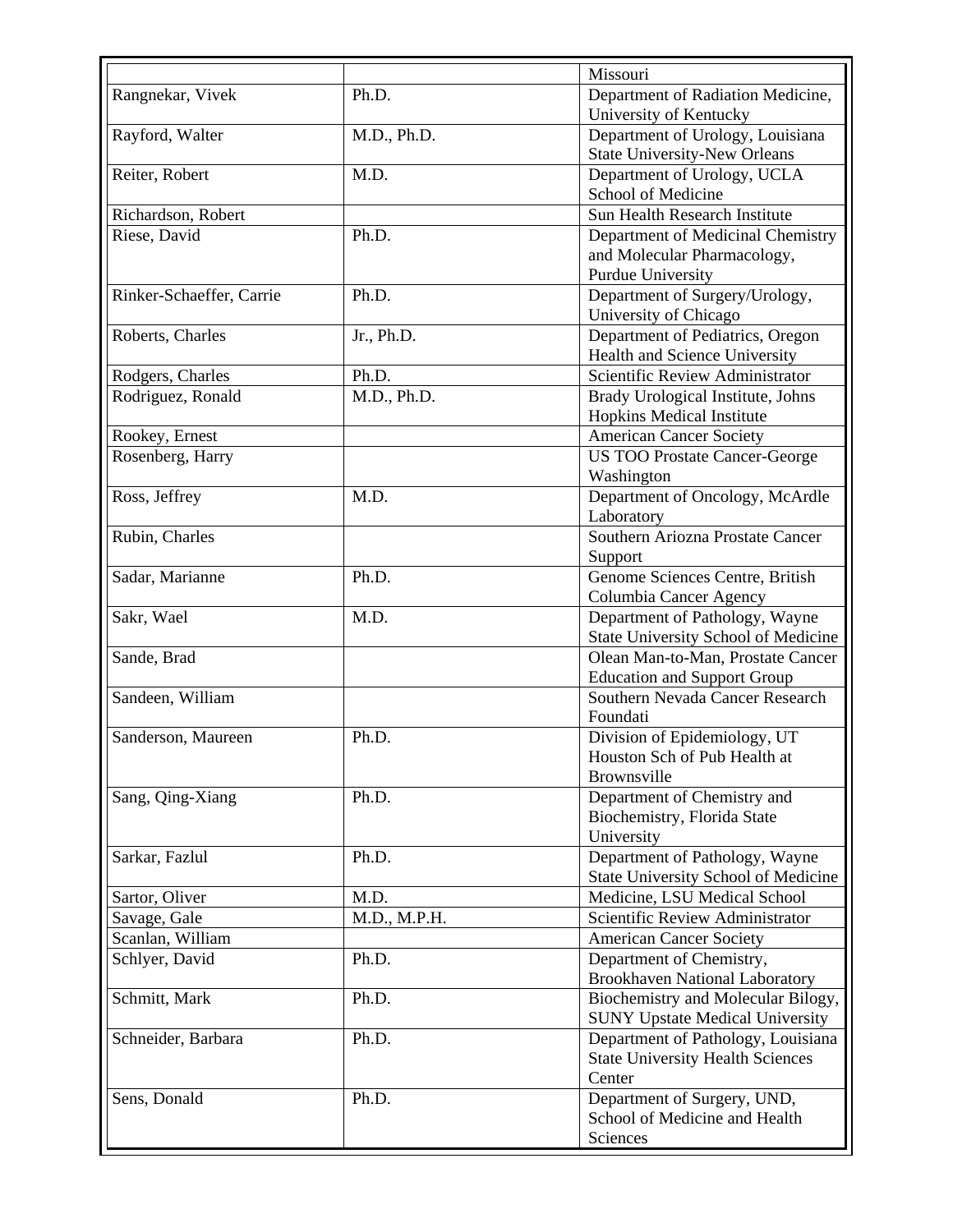| Shabb, John         | Ph.D.       | Department of Biochemistry and         |
|---------------------|-------------|----------------------------------------|
|                     |             | Molecular Biology, University of       |
|                     |             | North Dakota School of Medicine        |
| Shah, Girish        | Ph.D.       | Department of Pharmaceutical           |
|                     |             | Sciences, University of Louisiana      |
| Shain, Sydney       | Ph.D.       | Department of Obstetrics and           |
|                     |             | Gynecology, University of Texas        |
|                     |             | Health Science Center                  |
| Shaw, Chris         | Ph.D.       | College of Computing, Georgia          |
|                     |             | <b>Institute of Technology</b>         |
| Shekhar, Malathy    | Ph.D.       | Breast Cancer Program, Karmanos        |
|                     |             | <b>Cancer Institute</b>                |
| Sherry, Richard     | M.D.        | <b>Surgery Branch, National Cancer</b> |
|                     |             | Institute, NIH                         |
| Shi, Yufang         | Ph.D.       | Department Molecular                   |
|                     |             | Genetics/Microbiology/Immunology       |
|                     |             | , Robert Wood Johnson Medical          |
|                     |             | School, UMDNJ                          |
| Sholes, Westley     |             | California Prostate Cancer Coalition   |
| Showalter, Paul     |             | South Shore Hospital Prostate          |
|                     |             | <b>Support Group</b>                   |
| Signoretti, Sabina  | M.D.        | Dept. of Pathology, Brigham and        |
|                     |             | Women's Hospital, Harvard Medical      |
|                     |             | School                                 |
| Sikes, Robert       | Ph.D.       | Department of Biological Sciences,     |
|                     |             | University of Delaware                 |
| Silva, Corinne      | Ph.D.       | Department of                          |
|                     |             | Medicine/Endocrinology, University     |
|                     |             | of Virginia Medical School             |
| Simpson, Melanie    | Ph.D.       | Biochemistry, University of            |
|                     |             | Nebraska Lincoln                       |
| Singh, Rakesh       | Ph.D.       | Department of Pathology and            |
|                     |             | Microbiology, University of            |
|                     |             | Nebraska Medical Center                |
| Skapek, Stephen     | M.D.        | Hematology/Oncology (Molecular         |
|                     |             | Therapeutics), St. Jude Children's     |
|                     |             | <b>Research Hospital</b>               |
| Skramstad, Gary     |             | US TOO, St Cloud                       |
| Sloboda, Walter     | M.A.        | Scientific Review Administrator        |
| Slovin, Susan       | M.D., Ph.D. | Department of Medicine, Memorial       |
|                     |             | Sloan Kettering Cancer Center          |
| Smith, Allen        | M.S.        | Scientific Review Administrator        |
| Spielmann, H. Peter | Ph.D.       | Dept. of Molecular & Cellular          |
|                     |             | Biochemistry, University of            |
|                     |             | Kentucky                               |
| Sproat, William     |             | US TOO! International                  |
| Stamler, Arthur     |             | US TOO of Greenville South             |
|                     |             | Carolina                               |
| Stanford, Janet     | Ph.D.       | Program in Epidemiology, Fred          |
|                     |             | Hutchinson Cancer Research Center      |
| Stevens, Craig      | M.D., Ph.D. | Department of Radiation Onology,       |
|                     |             | UT MD Anderson Cancer Center           |
| Stewart, Juarine    | Ph.D.       | School of Computer, Mathematical       |
|                     |             | and Natural Sciences, Morgan State     |
|                     |             | University                             |
|                     |             |                                        |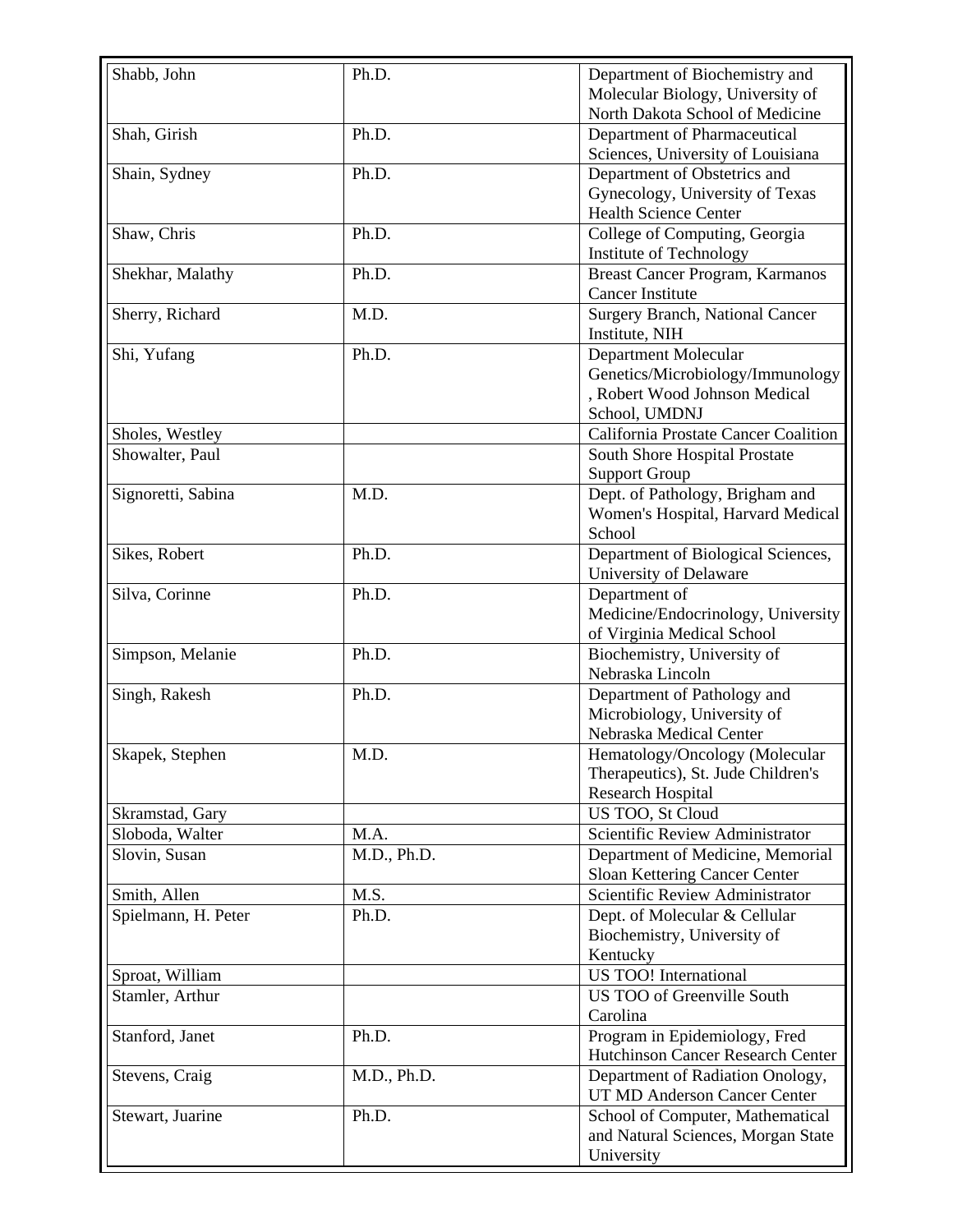| Strom, Sara         | Ph.D.         | Department of Epidemiology, UT<br><b>MD Anderson Cancer Center</b>                                  |
|---------------------|---------------|-----------------------------------------------------------------------------------------------------|
| Sufrin, Gerald      | M.D.          | Department of Urology, State Univ<br>of New York at Buffalo                                         |
| Sun, LuZhe          | Ph.D.         | Department of Cellular & Structural<br>Biology, University of Texas Health<br><b>Science Center</b> |
| Sun, Zijie          | Ph.D.         | Departments of Urology &<br>Genetics, Stanford University<br>School of Medicine                     |
| Swallen, Thomas     |               | Humphrey Cancer Institute                                                                           |
| Swanson, Steven     | Ph.D.         | Medicinal Chemistry &<br>Pharmacognosy, University of<br>Illinois at Chicago                        |
| Tang, Dean          | M.D., Ph.D.   | Department of Carcinogenesis, UT<br><b>MD Anderson Cancer Center</b>                                |
| Thomas, Peter       | Ph.D.         | Laboratory of Surgical Biology,<br>Boston University School of<br>Medicine                          |
| Thompson, E. Aubrey | Ph.D.         | Cancer Research, Mayo Clinic                                                                        |
| Thorburn, Andrew    | Ph.D.         | Department of Pharmacology,<br>Cancer Center, University of<br>Colorado Health Sciences Center      |
| Tiwari, Raj         | Ph.D.         | Department of Microbiology and<br>Immunology, New York Medical<br>College                           |
| Totta, Paul         |               | Poughkeepsie Man-to-Man<br>(American Cancer)                                                        |
| Trevor, Katrina     | Ph.D.         | Arizona Cancer Center                                                                               |
| Turley, Eva         | Ph.D.         | Oncology/Biochemistry, London<br><b>Regional Cancer Centre</b>                                      |
| Turner, Timothy     | Ph.D.         | Biology, Tuskegee University                                                                        |
| Tuszynski, George   | Ph.D.         | Department of Biology, Temple<br>University                                                         |
| Tycko, Benjamin     | M.D., Ph.D.   | Columbia University                                                                                 |
| Uchio, Edward       | M.D.          | Surgery, Yale University School of<br>Medicine                                                      |
| Umbreit, Jay        | M.D., Ph.D.   | Department of<br>Hematology/Oncology, Emory<br>University, Winship Cancer Institute                 |
| Velicer, Wayne      | Ph.D.         | <b>Cancer Prevention Research Center,</b><br>University of Rhode Island                             |
| Vessella, Robert    | Ph.D.         | Department of Urology, University<br>of Washington Medical Center                                   |
| Vincent, Dawn       | Ph.D., M.P.H. | Scientific Review Administrator                                                                     |
| Walsh, Raymond      |               | <b>WRAMC US TOO Support Group</b>                                                                   |
| Wang, Shaomeng      | Ph.D.         | Internal Medicine, University of<br>Michigan                                                        |
| Ware, Joy           | Ph.D.         | Department of Pathology, Virginia<br>Commonwealth Univ Sch of<br>Medicine                           |
| Weber, Christian    | M.D.          | Section of Gastroenterology, Boston<br>University School of Medicine                                |
| Weber, Georg        | M.D., Ph.D.   | College of Pharmacy, University of<br>Cincinnati Medical Center                                     |